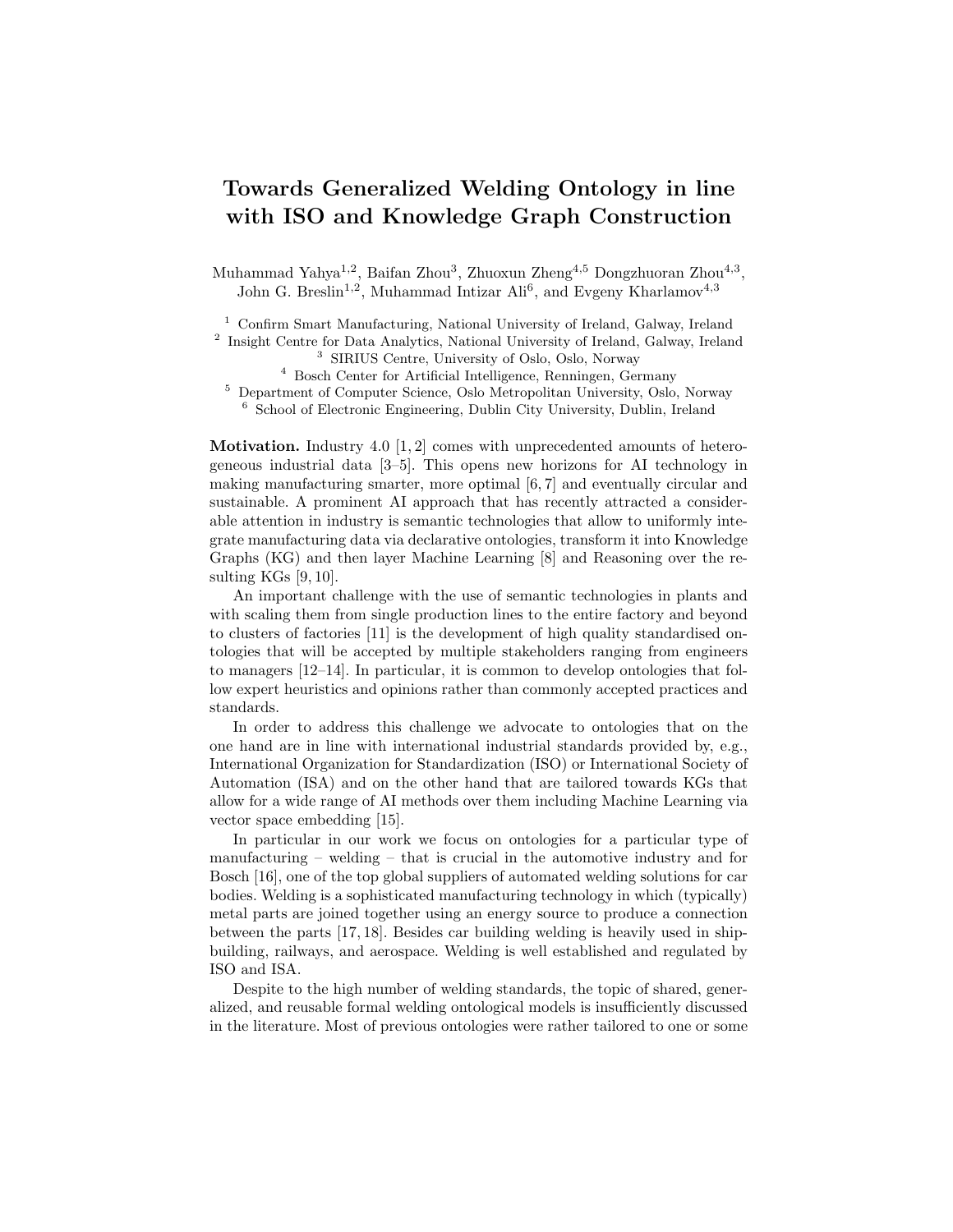2 Yahya et al.

welding domains [19], or some specific applications such as solving the interoperability conflict in welding standards [20] or enhancing the machine learning pipeline [21, 22]. In addition, instead of commonly agreed best practice, heuristic knowledge is often followed for ontology engineering and KG construction.

In this poster we give a preliminary report of our ongoing work on welding ontologies with standardised and generic vocabularies. In particular we discuss In particular we aim at a generic welding core ontology (WCO) that is in line with ISO standards and existing ontologies, aiming at a common ground for ontology engineering and KG construction for welding. In the following we describe our approach by first giving requirements, then by describing our modelling process, and finally by describing our core ontology and KG.

Requirements to the Welding Ontology. The following requirements help us to ensure that our ontology can be effectively used in the welding domain.

- R1. Capture Domain Knowledge: The developed ontology needs to capture domain knowledge properly. In particular, this includes to reflect the information provided by the domain documents, domain experts, and to obtain knowledge in which the conflicts are sorted out, terminologies are unified and concepts are disambiguated. This requirement is evaluated with the competency questions.
- R2. Quality Ontology: A quality ontological model should have good performance in terms of established metrics: e.g., clarity, completeness, and conciseness. This requirement is evaluated with the Ontology Pitfall Scanner (OOPS!).
- R3. Adherence to Industry Standards and Existing Ontologies: The concepts and relations in the ontology must be possibly in line with ISO welding standards and the existing generic and core vocabularies. For example, ISO 4063, ISA 95, Reference Generalized Ontological Mode  $(RGOM)^1$ , DOLCE<sup>2</sup>, Time ontology<sup>3</sup>, etc. This requirements is evaluated in generalizability and reusablity section.

Welding Ontology Development Process. To develop the welding ontology, We adopt the ontology development process depicted in Figure 1.

- Step 1: Domain Analysis and Knowledge Gathering. During the initial phase of the ontology development process, a series of workshops with Bosch experts were held in order to comprehend the domain Knowledge. Furthermore, welding standards such as ISO 4063 in line with those for production line integration i.e. ISA 95 were identified for gathering extensive knowledge. A comparison study is then conducted with ISO 4063, ISA-95, RGOM, and existing vocabularies are analyzed and compared.
- Step 2: Formalizing Concepts. The second step involves the codification of knowledge collected to a formalized structure i.e. classes and the relationship between it, and it's axioms. The classes and relations are semantically

<sup>1</sup> http://industryportal.enit.fr/ontologies/RGOM

<sup>2</sup> http://www.loa.istc.cnr.it/dolce/overview.html

<sup>3</sup> https://www.w3.org/TR/owl-time/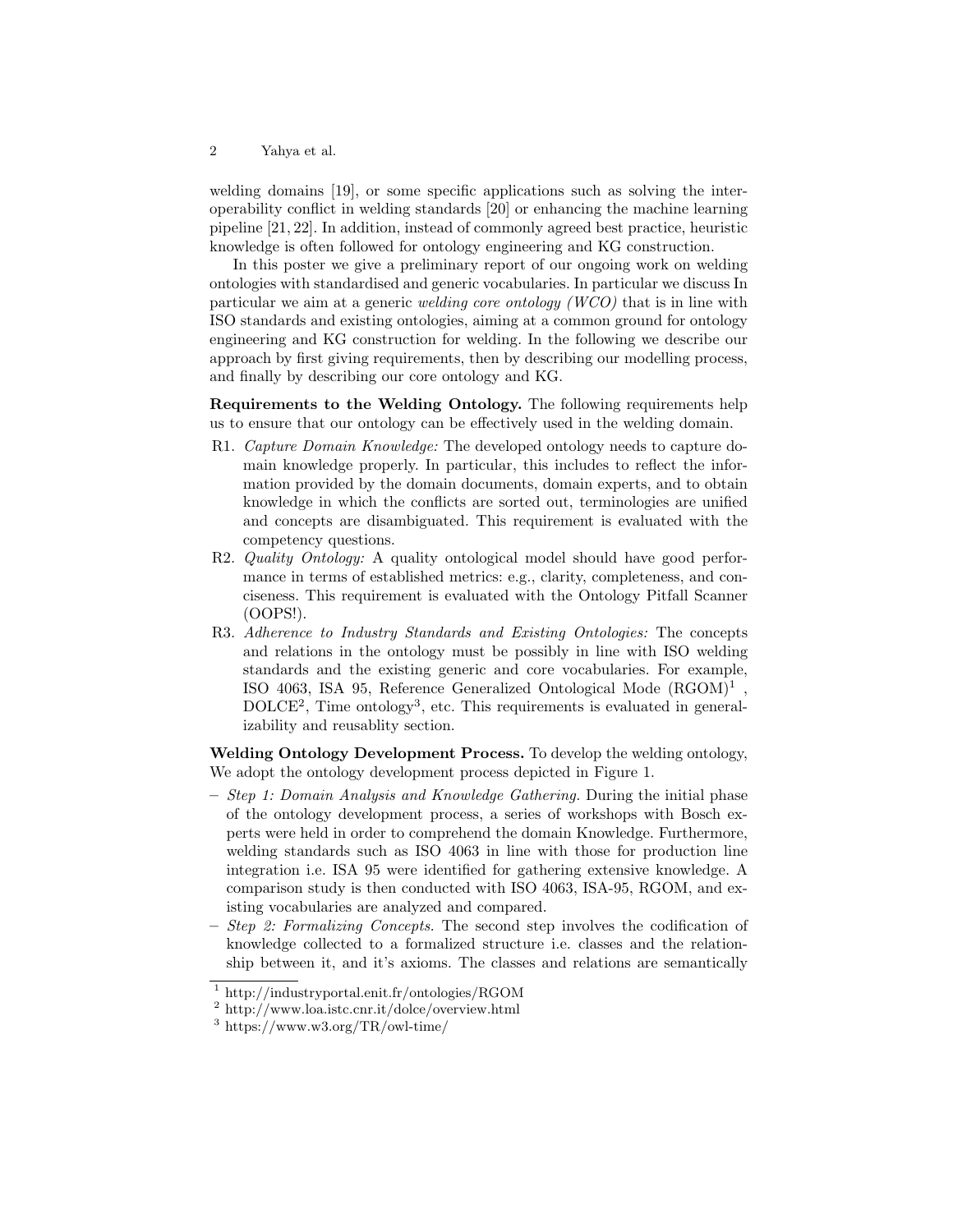

Fig. 1. The workflow for ontology modelling and knowledge construction

modelled in the prospect of welding and manufacturing resources, depicted in Figure 1.2.

- $-$  *Step 3: Validation.* The validation step mainly consists of ontology evaluation with respect to the defined requirements, explained in detail in Section 3.
- $-$  *Step 4: Deployment.* The WCO is deployed in various activities, e.g., process understanding, data integration [23]. User feedbacks are collected constantly and lead to further domain analysis. The workflow is naturally iterative.

Welding Core Ontology. Our preliminary version of the WCO covers four areas of the welding industry: Physical Entity, Product, Process, Business. The initial version of WCO incorporate the domain knowledge from Bosch welding experts, ISO 4063, ISA95, RGOM and other existing ontologies. It consists of 216 classes, 71 object properties, and 32 data properties.

Enterprise Cross-Domain Knowledge Graph. The idea of cross-domain KGs is to construct KGs following the WCO as the upper-level schema, which we create beforehand for a wide range of welding processes. The hierarchy of cross-domain KGs are in this: Individuals  $\rightarrow$  Welding Domain Ontologies  $\rightarrow$ WCO, in which the *individuals* follow the class definitions in the *welding do*main ontologies, which are all sub-classes of the WCO. Bosch has data from many welding processes, locations, customers and we are working towards enterprise cross-domain KGs [24, 25] to have a seamless collaboration between the manufacturing experts, resources, equipment, etc.

Evaluation. We plan to conduct an evaluation of our ontology in multiple ways. First, we plan to study Competence Questions with Bosch experts to analyse the coverage of the domain knowledge  $(R1)$  from three aspects in the manufacturing:

 $-$  data inspection, e.g., What are the different materials used in the welding?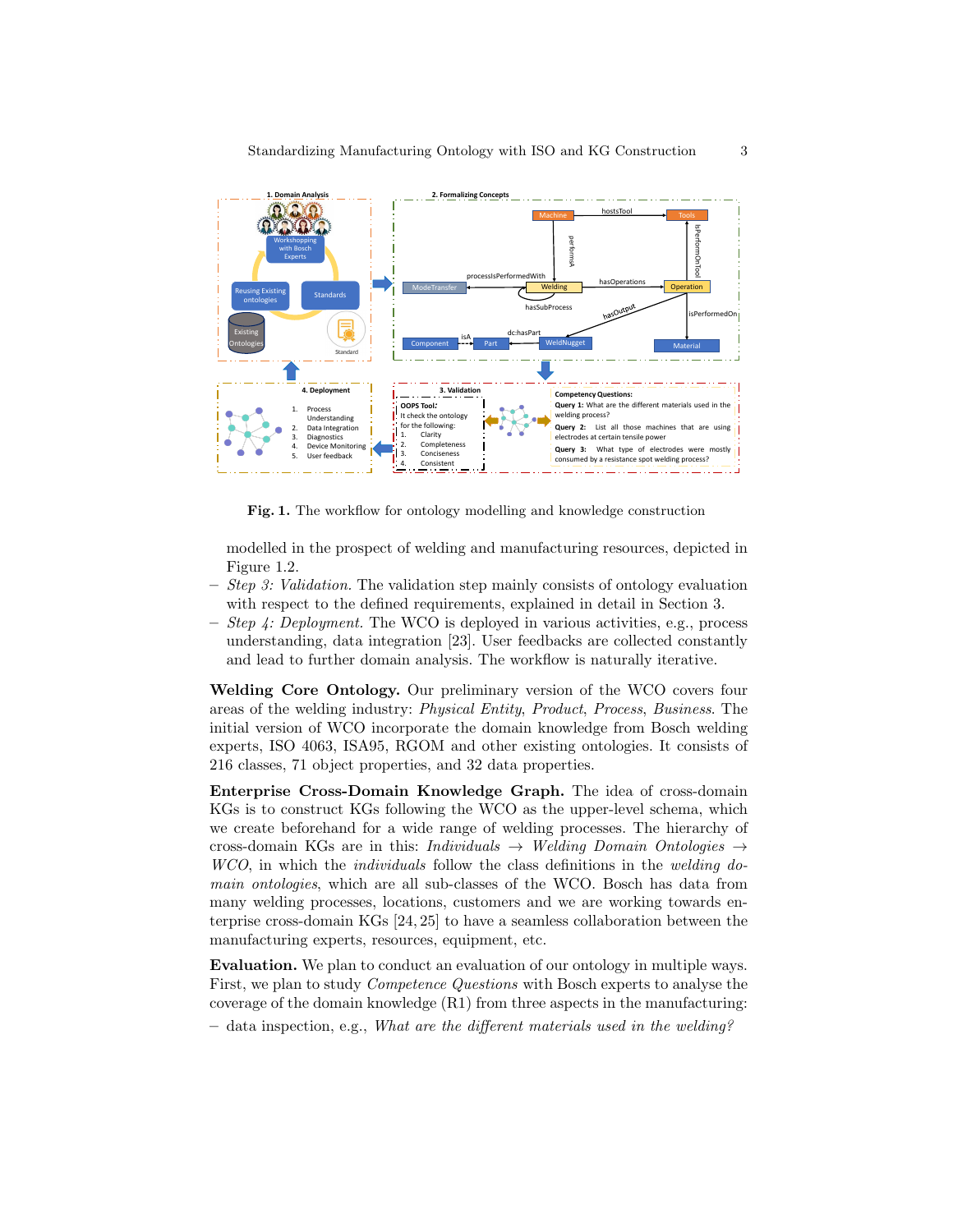- 4 Yahya et al.
- $-$  information summary, e.g., List the number of welding programs used by the machines?
- diagnostics, e.g., Which machine generates the most abnormal welding operations?

Next, we plan to conduct the Ontology Pitfall Scanner (OOPS!) evaluation of the ontology quality (R2) with the metrics such as clarity, completeness, and conciseness. Next we plan to analyse generalizability and reusablity of WCO, where the later is achieved by reusing the terminology from ISO standards and existing vocabularies  $(R3)$ , e.g., 'machine' and 'tool' are from the RGOM, 'sensors' concept from SOSA ontology, 'isPartOf' from Dublin core ontology. The competency questions, OOPS! and generalizability and reusablity metrics were used to assess the R1, R2 and R3, respectively.

Acknowledgements. This work was partially supported by SFI (Grant 16/RC/ 3918), and the H2020 projects Dome 4.0 (Grant Agreement No. 953163), OntoCommons (Grant Agreement No. 958371), and DataCloud (Grant Agreement No. 101016835) and the SIRIUS Centre, Norwegian Research Council project number 237898. For the purpose of Open Access, the author has applied a CC BY public copyright licence to any Author Accepted Manuscript version arising from this submission.

## References

- 1. M. Yahya, J. G. Breslin, M. I. Ali, Semantic web and knowledge graphs for Industry 4.0, Applied Sciences 11 (11) (2021) 5110.
- 2. B. Sudharsan, S. Salerno, D.-D. Nguyen, M. Yahya, A. Wahid, P. Yadav, J. G. Breslin, M. I. Ali, Tinyml benchmark: Executing fully connected neural networks on commodity microcontrollers, in: 2021 IEEE 7th World Forum on Internet of Things (WF-IoT), IEEE, 2021, pp. 883–884.
- 3. B. Zhou, M. Chioua, M. Bauer, J.-C. Schlake, N. F. Thornhill, Improving root cause analysis by detecting and removing transient changes in oscillatory time series with application to a 1,3-butadiene process, Industrial  $&$  Engineering Chemistry Research 58 (2019) 11234–11250.
- 4. B. Zhou, M. Chioua, J.-C. Schlake, Practical methods for detecting and removing transient changes in univariate oscillatory time series, IFAC-PapersOnLine 50 (1) (2017) 7987–7992.
- 5. S. Chand, J. Davis, What is smart manufacturing, Time Magazine Wrapper 7 (2010) 28–33.
- 6. D. Mikhaylov, B. Zhou, T. Kiedrowski, R. Mikut, A.-F. Lasagni, High accuracy beam splitting using slm combined with ML algorithms, Optics and Lasers in Engineering 121 (2019) 227–235.
- 7. D. Mikhaylov, B. Zhou, T. Kiedrowski, R. Mikut, A. F. Lasagni, Machine learning aided phase retrieval algorithm for beam splitting with an LCoS-SLM, in: Laser Resonators, Microresonators, and Beam Control XXI, Vol. 10904, International Society for Optics and Photonics, 2019, p. 109041M.
- 8. B. Zhou, T. Pychynski, M. Reischl, E. Kharlamov, R. Mikut, Machine learning with domain knowledge for predictive quality monitoring in resistance spot welding, Journal of Intelligent Manufacturing (2022) 1–25.